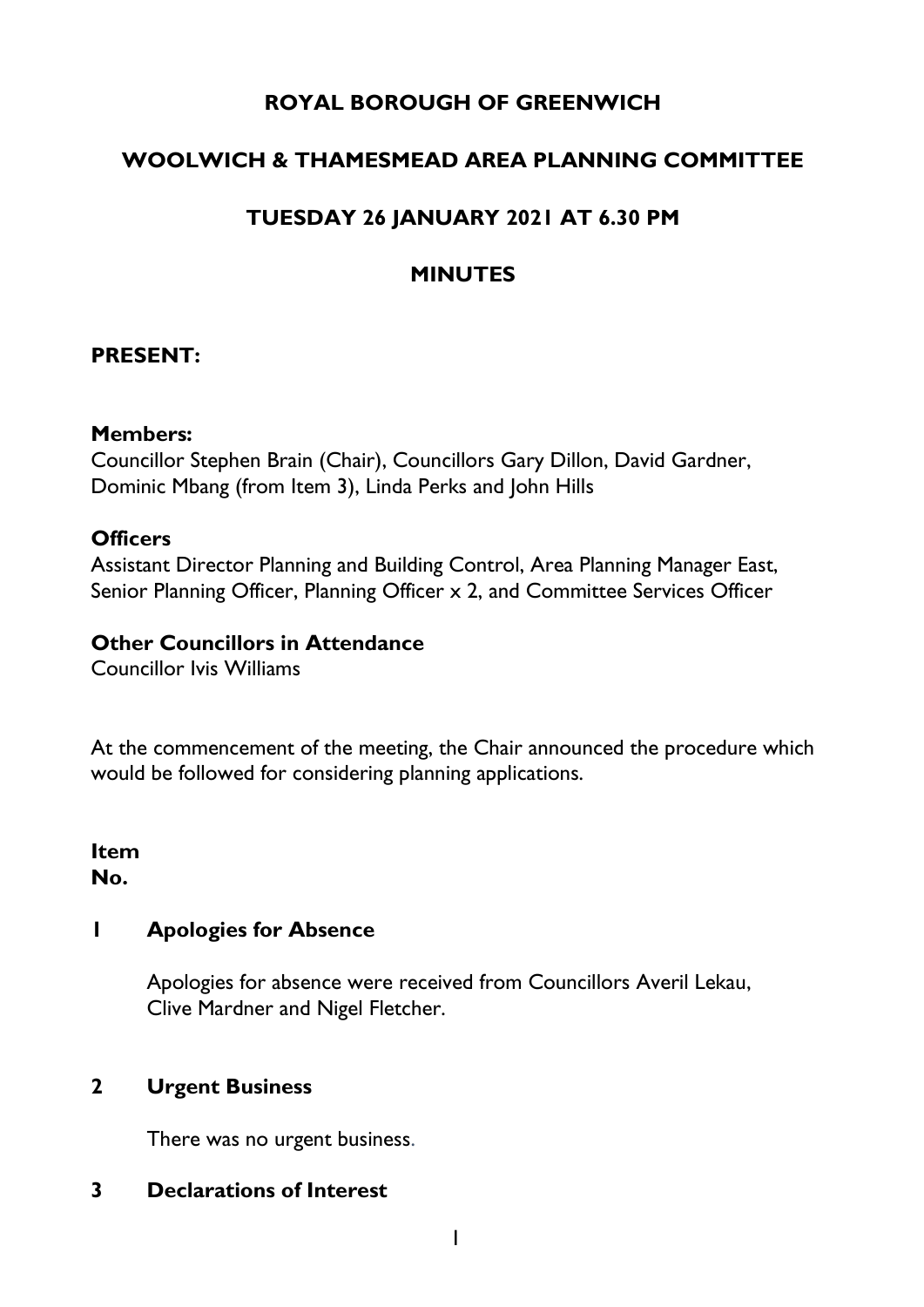## **Resolved –**

That the list of Councillors' memberships as Council appointed representatives on outside bodies, joint committees and school governing bodies be noted.

### **4 Minutes**

## **Resolved –**

That the minutes of the meetings of the Woolwich and Thamesmead Area Planning Committee held on 12 November and 16 December 2020, and the minutes of the joint meeting of the Greenwich and Woolwich & Thamesmead Area Planning Committees held on 10 December 2020, be agreed and signed as true and accurate records.

## **5 160-168 Plumstead Common Road, Plumstead, London, SE18 2UL**

The Planning Officer gave an illustrated introduction to the report. He drew Members' attention to the changes in the addendum report.

In response to questions from the Committee, the Planning Officer replied that the anti-social behaviour mentioned in relation to the previous operation included such things as operating in a noisy manner, water spraying over adjacent gardens and rudeness by staff when dealing with local residents who raised issues. He confirmed that the operating hours were proposed to be 9am to 6pm Monday through to Saturday and closed on Sunday. He indicated that the staffing numbers and business model were determined by the applicant. He replied that the development was considered to preserve the character of the conservation area because the changes would not be visible from the public realm, and it could be argued that the replacement of the fence was an improvement given its current condition. It was considered that the height of the fence would not result in a significant unacceptable loss of amenity for neighbours and that it could result in an improvement if noise and water spraying over these properties had been an issue. He confirmed that TfL had considered the application and the impact on the operation of the highway. It was understood that the public house next to the site was currently closed but only because of the pandemic lockdown.

The Committee was addressed by three neighbouring residents. Concerns were raised around the lack of toilet facilities for staff members, a matter which had been an issue before. It was suggested that there seemed to be a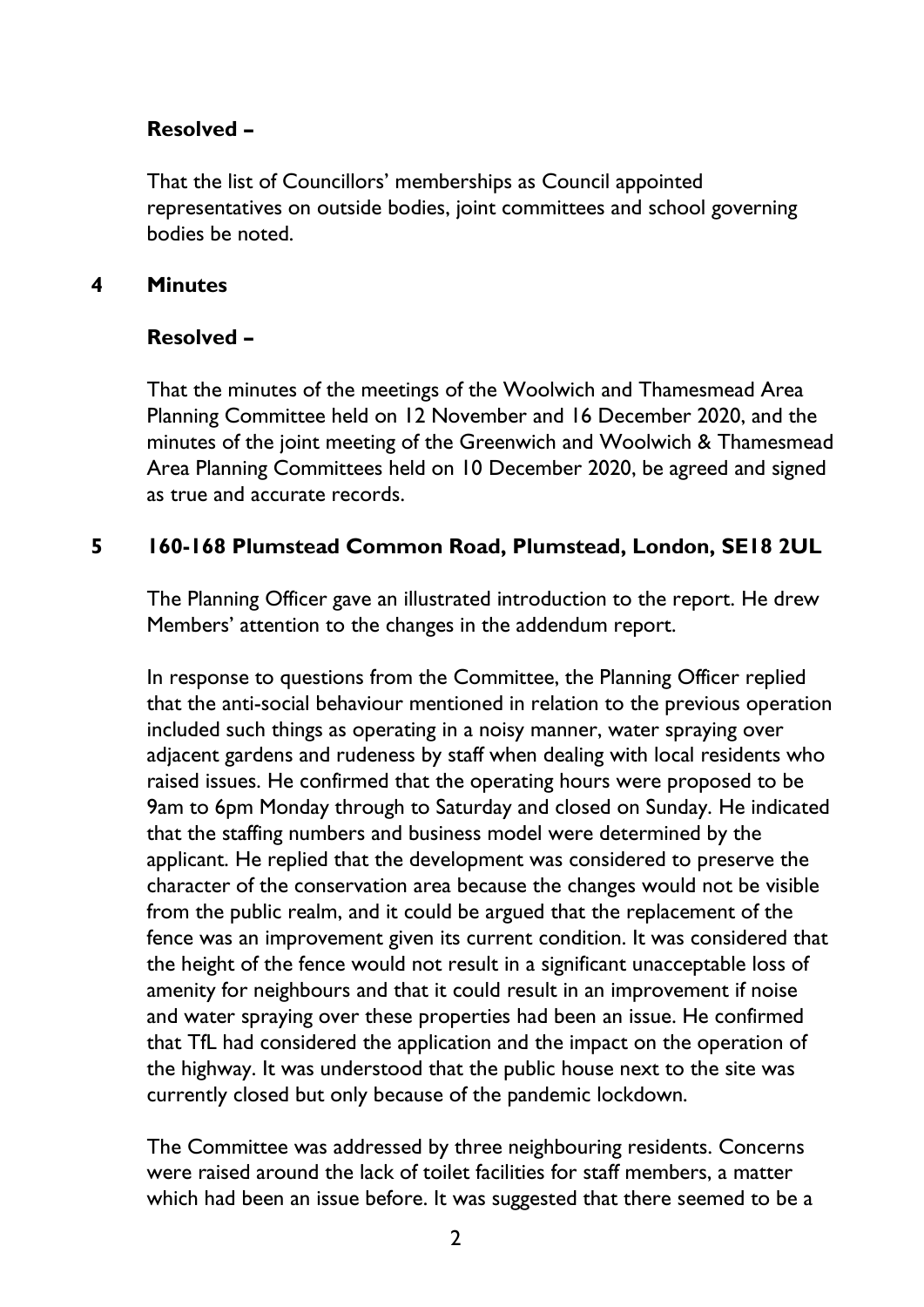discrepancy about staffing numbers. It was highlighted that if the spray went into neighbouring gardens it would for example affect clothes that had been put out to dry and soak the porous brickwork of the houses leaving them damp. It was not felt that the fence or canopy would prevent the escape of noise and smells, there would be pollution from idling car engines, and that the height of the fence would affect daylight. Signage had been an eyesore in the past and the worry was that could happen again. It was said that the service station did not make a positive contribution to the character of the conservation area. It was emphasised that the proposal would have a major impact on traffic. It was felt that the proposed traffic management system was unworkable as the petrol station itself was often at capacity leading to queues and access being blocked; there was no room for additional queuing and little space for manoeuvring and it would lead to Plumstead Common Road being blocked. The entrance was also at a pinch point with a building merchant's opposite, and the road was close to a busy junction.

In response to questions from the Committee, one of the residents clarified that the issue was that for cars to get to the car wash at the back they had to navigate through the garage forecourt, and with cars backing onto the road to get to the petrol pumps there would be a blocking of access.

In response to questions from the Committee, one of the residents replied he had not been consulted with regard to the height of the fence, and that its height would significantly affect daylight. It was thought that the extra height would not prevent spray from getting into the garden.

The Planning Officer advised that the height of the fence was secured by condition so if the Committee felt it would have an impact the height could be revised.

The Committee was addressed by Ward Councillor Ivis Williams. Councillor Williams highlighted the effect on the amenity of neighbouring properties. Residents were suggesting that the proposed business was not appropriate for that side of the site. It was in a conservation area and would be operating six days a week. She noted that other examples of past anti-social behaviour included shouting, and fighting which had been reported in the local paper. It was not felt that the fence would prevent any spray from going into the neighbours' gardens and if the fence was too high that would affect residents' enjoyment of their gardens. Councillor Williams highlighted that Plumstead Common Road was a main bus route and it tended to have built up traffic there. It was suggested that the car wash in addition to the petrol station would exacerbate problems in the road. She raised the issue of customers waiting, causing an obstruction into the road, and their idling engines causing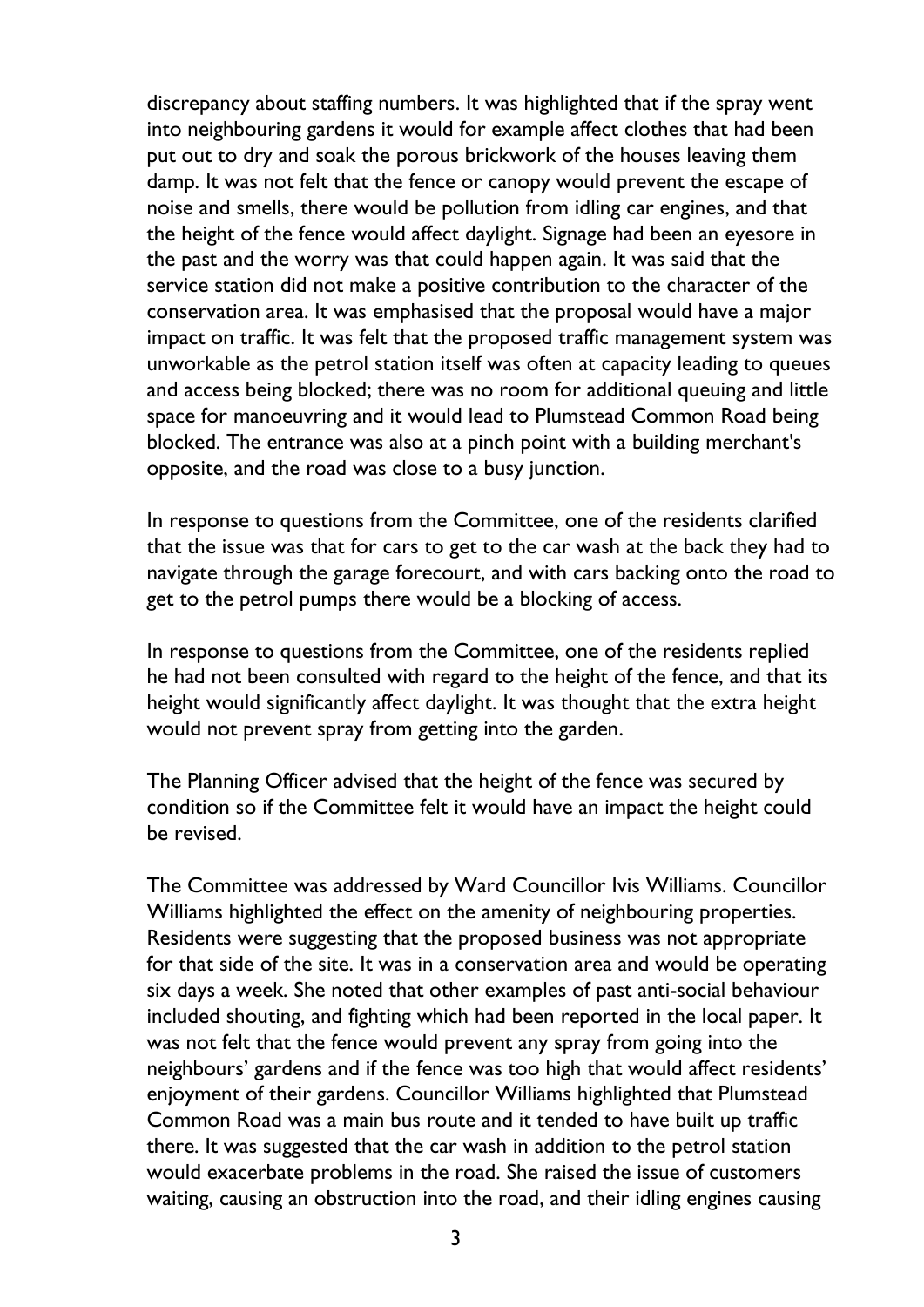pollution. Councillor Williams did not feel that the proposed mitigation measures addressed the issues raised by residents, and she requested the Committee refuse the application.

The Committee was addressed by the applicant. He was aware that there had been problems on the site in the past. He had twenty years' experience of working with car washes and never had problems at other sites. He recognised that he had to guarantee that everything would be perfect. He explained that he would have four full time workers and two part-time and that they would do no more that forty cars a day.

In response to questions from the Committee, the applicant replied that the car wash was a totally separate business from the petrol garage; he was a franchisee. He would not be using an automatic car wash unit like there used to be on the site, the building which housed it would now be used for cars to pass through. His workers would use the toilet facilities inside the shop, which was only for the use of staff not for customers, and he had permission from the landlord for that, but a portable toilet could be considered. He explained that the proposal was commercially viable because he would be using less labour and charging more for a good service. It was expected that there could be three to four cars in the service area at a time. He said there would be a gate to prevent other cars from getting in, so there would not be a queue. They would have a booking system alongside the ability to access on the day if there was capacity.

There was a discussion of the matter. Members gave weight to the residents' evidence that the proposal would impact on residents' amenity, and that there would be an effect on traffic. It was queried why use could not have been made of polycarbonate tunnels which would stop the escape of any spray. It was suggested that a proper appointment scheme might have gone toward alleviating traffic problems. Concerns were raised about the toilet facilities.

The Planning Officer further informed the Committee that the proposal was for a temporary permission for a year which the Committee could shorten. In response to a Member's question he confirmed that Highways Officers had given detailed comments on the application. He informed the Committee that the Highways Officers had noted that hand car washes were common on such sites as this, and had considered that the vehicle flow would be similar to that which accessed the petrol station and that the increase in the number of cars arising from the addition of the car wash would not significantly exacerbate any existing parking issues; on that basis Highways Officers had not made an objection.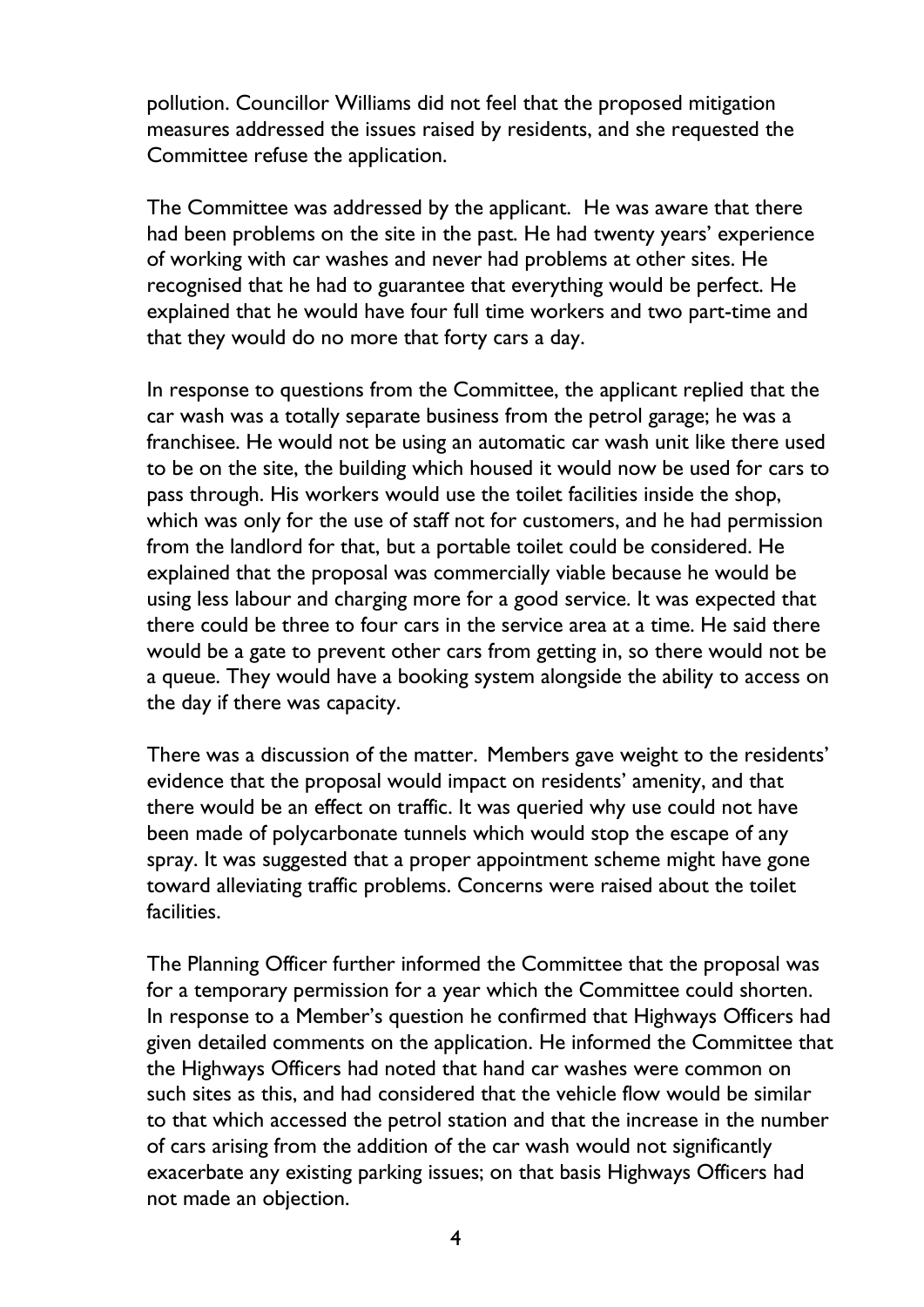The Area Planning Manager East advised the Committee that the applicant had mentioned that there was an agreement for the workers to be able to use toilets, there was no requirement for him to provide toilets for customers. The workers conditions was not a planning matter.

The matter was put to the vote and it was unanimously.

# **Resolved –**

That planning permission for the installation of new hand car wash (Use Class Sui Generis) and for the installation of a canopy screen and boundary fence be refused.

## *Reasons for Refusal*

- 1. The proposed hand car wash operation would result in unacceptable noise and disturbance for neighbouring properties surrounding the site and the proposed 3m high eastern boundary treatment would result in an unacceptable sense of enclosure for the adjoining property at no. 170 Plumstead Common Road. As such, the development is contrary to Policies 7.6 and 7.15 of the London (2016) Plan and Policies DH(b) and E(a) of the Royal Greenwich Local Plan: Core Strategy with detailed policies (2014).
- 2. The proposed hand car wash operation would unacceptably exacerbate traffic and congestion on Plumstead Common Road and would compromise the safe and efficient movement of vehicles on the collocated service station forecourt and the highway generally, contrary to Policies 6.10, 6.11 and 6.12 of the London Plan (2016) and Policies IM4, IM(a) and IM(b) of the Royal Greenwich Local Plan: Core Strategy with detailed policies (2014).

# **6 Tramshed, 51-53 Woolwich New Road, Woolwich, SE18 6ET**

The Planning Officer gave an illustrated introduction to the report.

In response to questions from the Committee, the Planning Officer replied that because Wilmount Street was very narrow there was not much scope for a lot of public realm improvements. He clarified the situation with regard to the doors and windows.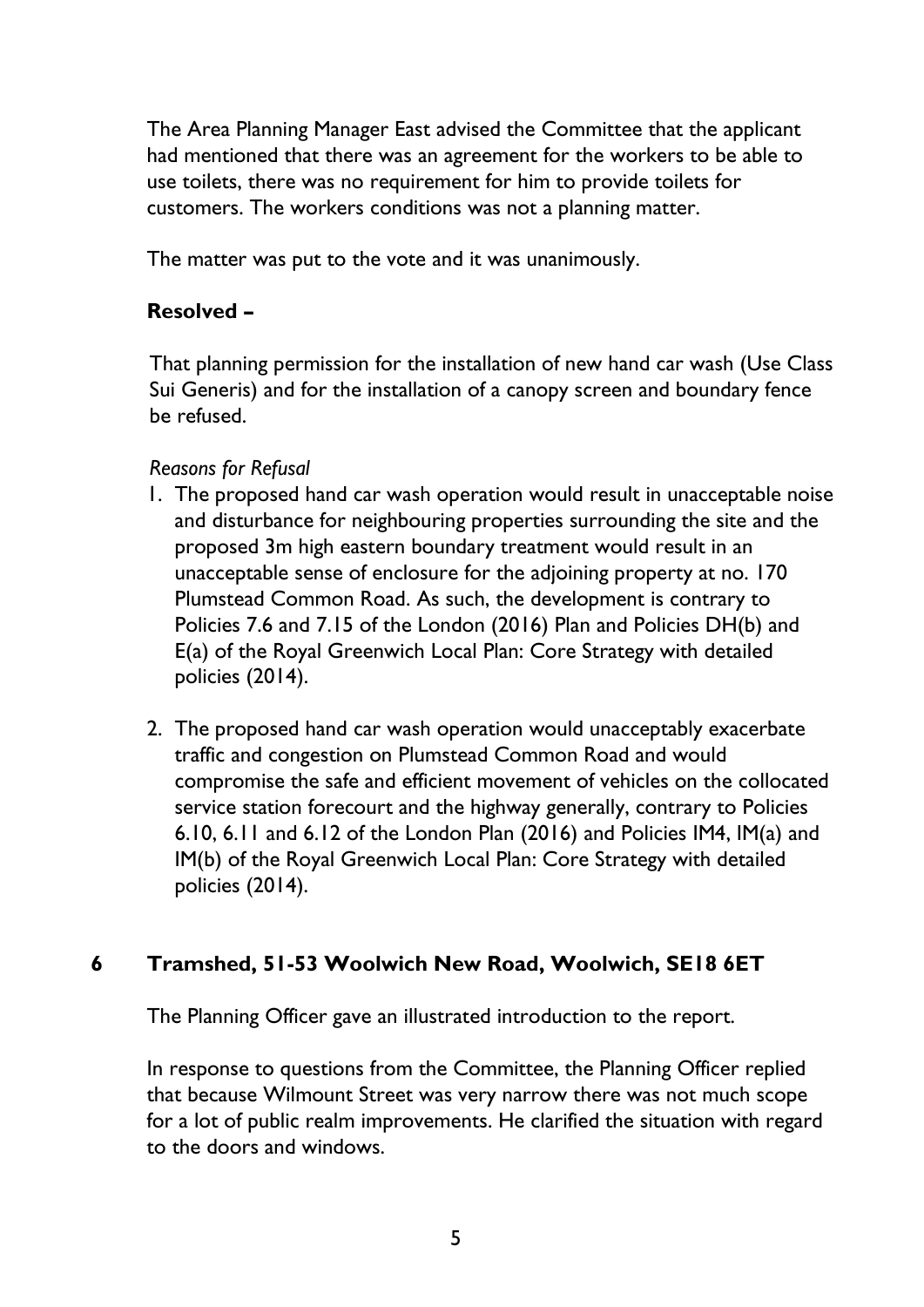The Committee was addressed by the applicant. It was explained that the current building was not fit for purpose and the application sought to address that.

In response to a question from the Committee, the applicant confirmed that the building would be fully accessible for the disabled.

In discussing the matter Members noted the Tramshed's contribution to the borough. It was felt that the application respected the heritage of the existing building.

The matter was put to the vote and it was unanimously

## **Resolved –**

That full planning permission for the refurbishment and extension of the existing Tramshed building to provide theatre and office space, subject to the conditions set out in appendix 2 of the report and as amended by the addendum report be granted.

## **7 3 Burrage Place, Plumstead, SE18 7BG**

The Senior Planning Officer gave an illustrated introduction to the report. The Committee was asked to note in particular Condition 1.

In response to questions from the Committee, the Senior Planning Officer replied that a consultation on a retrospective application would make note that it was retrospective or that works had commenced. The floor-to-ceiling height on the upper floors would be restricted but because it was an extension to an existing single-family dwelling house it was not something that Planning Officers could consider.

The Committee was addressed by a neighbour. He explained his objection was to the height of the extension and the loss of light arising from it. That the current extension had been put in place without any planning permission was remarked upon. Clarification was sought as to the finishing, as the current extension was already on his side of the boundary. It was commented that the garden of 3 Burrage Place had since been cut in half and the bottom part now formed part of the Sandy Hill development. It was queried whether the applicant was the same as the applicant for the Sandy Hill development.

In response to questions from the Committee, the neighbour replied that he not been approached to discuss a party wall agreement. He had not had a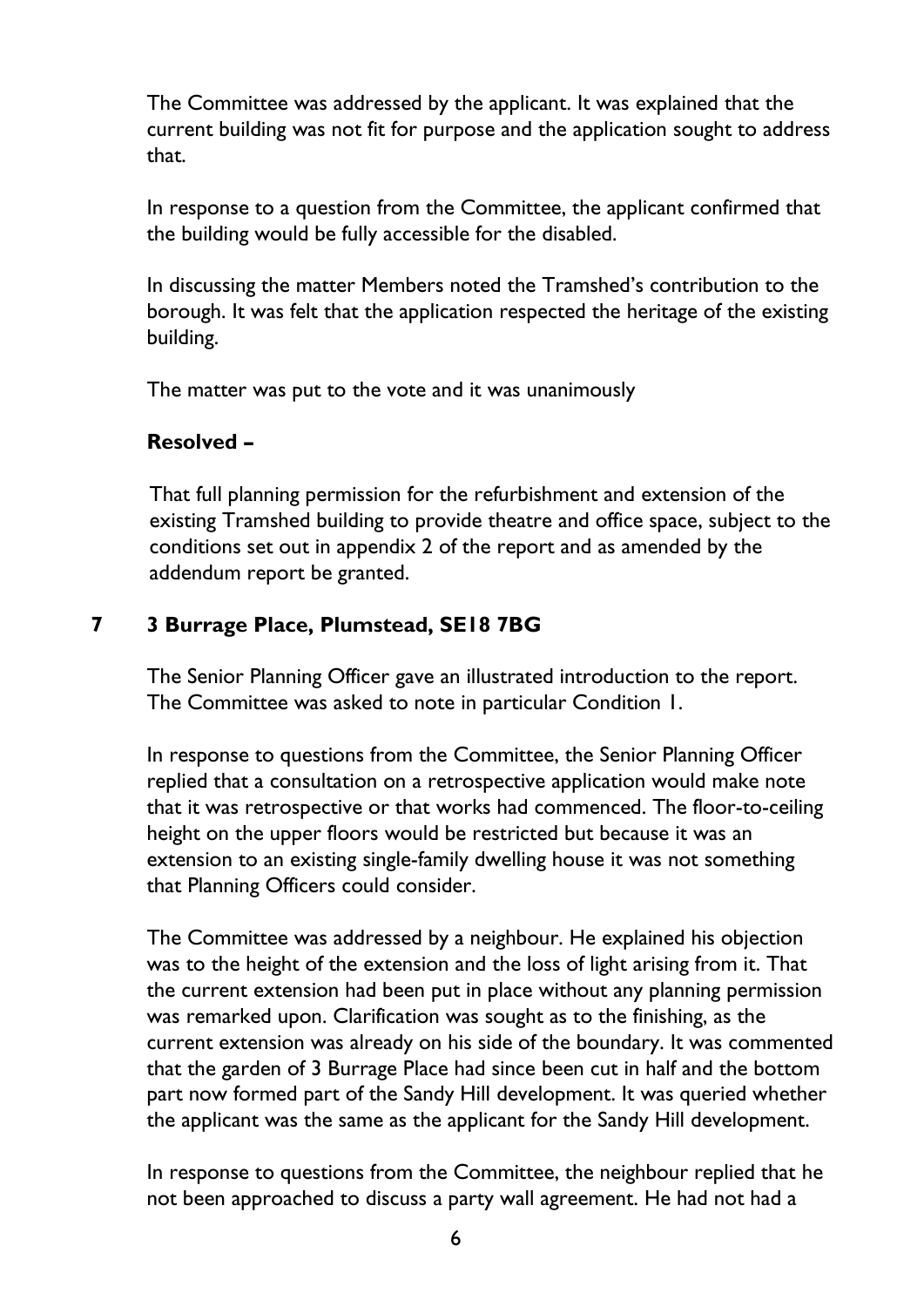professional sunlight analysis undertaken in respect of loss of daylight. He indicated that 3 Burrage Place was currently vacant. He said there had initially been some discussions with the original applicant and he had told that applicant that he would not be happy with any increase of height.

The Committee was addressed by Ward Councillor Ivis Williams. Councillor Williams spoke in support of the neighbour's objection. It was accepted that the reduction in height was some improvement on the existing structure but it was still too high. It was suggested that it would impact on outlook and result in the loss of sunlight, particularly for the downstairs kitchen area. It was commented in relation to compliance to proposed conditions that the current extension had been built without planning permission.

The Committee was addressed by the applicant's agent. He felt the changes that had been made addressed the reasons for the previous refusals. The extension had been built because they had been led to understand that the proposal would be acceptable. He assured the Committee that there would be compliance with conditions.

In response to questions from the Committee, the applicant's agent replied that they were not aware that they were on the neighbour's land, but they would not build on anyone else's land and they would be happy to enter into a party wall agreement. If they were tight on the boundary then they would use brick slip rather than a brick finish. Since the last refusal they had worked hard to make sure that the height was acceptable in terms of the neighbour's amenity. It was his understanding that the previous refusal had been because of loss of light to the neighbour's bedroom window and not about loss of light to the ground floor. He did not own the property and the extension was for much needed family living space rather than to increase the commercial value of the property. If the application was agreed the property would be immediately sold to a family; the applicant had changed since the last application, and the new applicant was that family.

The Senior Planning Officer informed the Committee that the previous refusal had not been on the grounds of unacceptable impact on the windows at ground floor level; the ground floor windows would have been impacted by the previous wall. The Senior Planning Officer advised the Committee that with regard to impact the point to be considered was whether it was unacceptable. She added that due to the orientation of the property it would not have any direct sunlight anyway, and that as well as reduction in height there was also an offset so that the depth was also reduced.